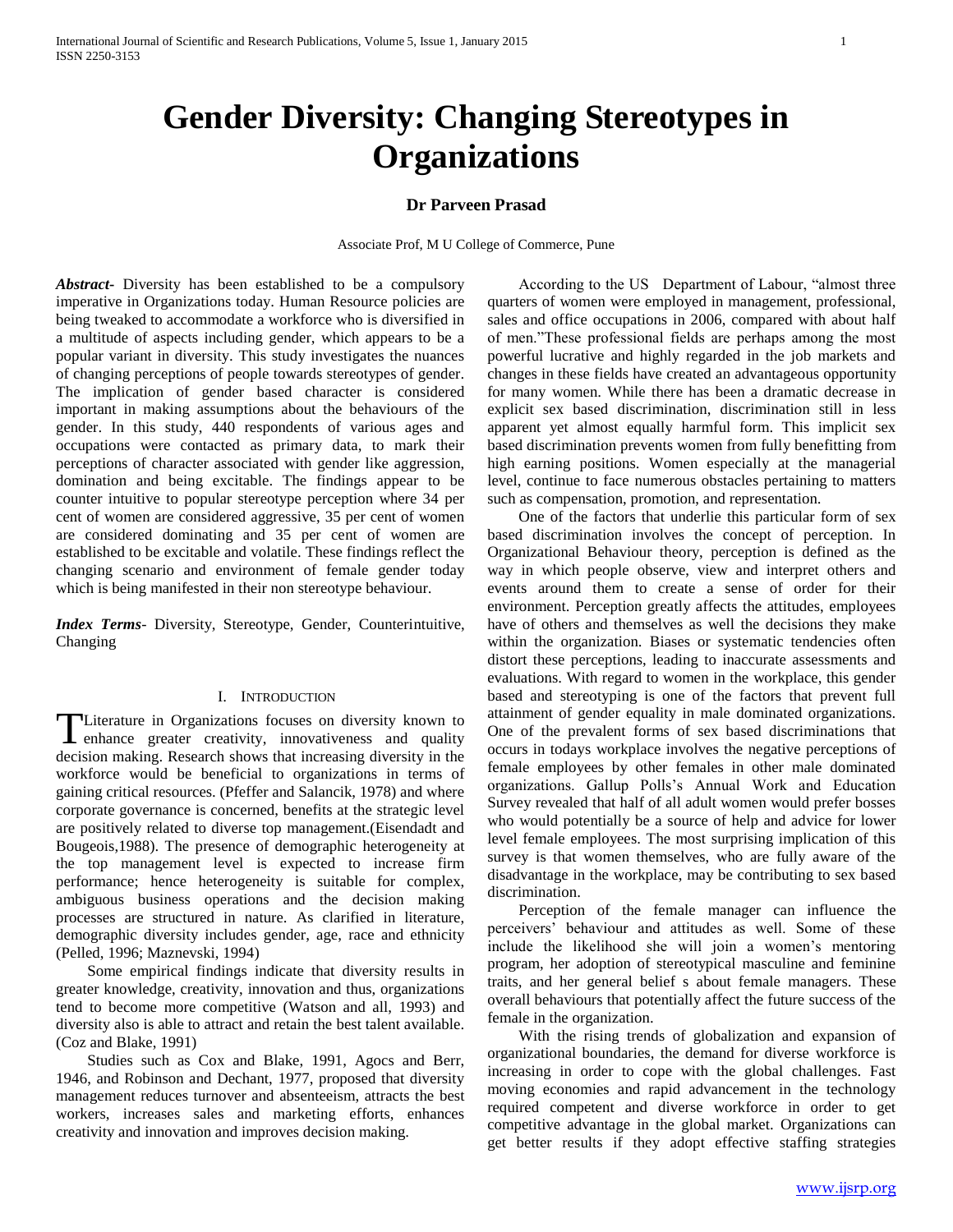including equal employment opportunities to male and female candidates. Black, Gregerson and Wendenhall (1992) proposed that global organizations need to widen their selection process in terms of selecting best male and female candidates. Hert (2000) highlighted that "stereotypes of managers in foreign cultures suggest a sense of machismo that would impede a women's effectiveness." Based on theoretical understanding it can be inferred that women perform better during international assignments than men because of their high interpersonal skills and social skills. Hert (1998) highlighted that women can adjust more easily in foreign environments, establish social network s more effectively and develop personal relationships faster than men.

 Because of the interest in developing a diverse workforce, there is also a growing curiosity to how gender impacts upon addressing workforce diversity issues as they arise.

 Workforce diversity is defined as an organization of employees with differing characteristics such as age, sexual orientation, language and lifestyle (Vent Ling and Palma Ruas, 2001). In this regard, diversity results in an organization culture in which each employee can pursue his career aspirations without being imbibed by race, gender, nationality, and religion. (Bryan, 1999). Therefore a priority of todays leader is to put in place a strategy that results in diversity.

 A team of diversity experts identified four layers of diversity to help distinguish ways in which people differ. Taken together these layers define one's personal identity and influence how each of us see the world. The primary dimensions of diversity influence our attitudes, expectations, and assumptions about others, which in turn influence our behaviour and perception on gender among other dimensions.

## II. OBJECTIVE

 This study seeks to explore one of the demographic trends, namely gender, that is creating an increasing diverse workforce. Women continue to enter the workforce in increasing numbers (Fullerton, Toosi, 2001)

 From the above theoretical framework and review of articles, it is hypothesized that gender stereotypes are being interchanged and perceptions are slowly changing towards what identifies a man or what identifies a woman.

 **Hypothesis**: Gender based perception contrasts stereotypical images.

## III. METHODOLOGY AND DESIGN

 A questionnaire was designed with characters of Aggressive, Dominating and Excitable mentioned. The respondent, chosen on the basis of judgment sampling, was asked to mark his/her perception based on gender for the characters. The profile of the respondents ranged from working students, to working men and women from different occupations.The marking scheme described was 1 for female and 0 for male. These questionnaires were personally circulated to working respondents of all age groups in the industrial township of Pimpri and Chinchwad area of Pune district. The average age of the

respondents was calculated at 35.5 years. The total number of respondents aggregated to 440.

## IV. RESULTS

 Personality is considered to be one of the effective factors that cause individual differences and perceptions of character. The results appear to be counterintuitive to the normal stereotypical perception of character associated with females and males. Out of the total 440 respondents, 150 perceived women to be aggressive and 290 perceived men to be aggressive. The character of being dominating was perceived by 154 as a woman oriented character and 286 were perceived as a male related trait. For the character of being excitable, 157 perceived women to have that trait and 283 perceived men to have that trait.

#### V. DISCUSSION

 According to literature sources relating to the meaning of aggressive, it spans from hostile to belligerent, to antagonistic to forceful, dynamic and bold. Review of literature reveals this character as stereotypical to male gender. It appears from the above study, that women today too are prone to exhibit this character quite prominently. 34.09 per cent of this character was attributed to women. Dominating is defined as a wield of power and influence over others, which again is stereotypical of men, as revealed by review of literature. 35 per cent of women are perceived to be dominating and having a superiority complex. Excitable as a character refers to responding readily to something and something new, stimulating and volatile. 35.68 per cent of women are perceived to be excitable and temperamental. These results appear to be fairly counterintuitive to popular perception related to gender character of what is predominantly male and what constitutes predominantly female. When defining diversity, organizations must first go beyond the paradigm that workforce diversity (WFD) is linked to gender, sex or national origin. Diversity represents the multitude of individual differences and similarities that exist among people like sea shells on a beach, people come in a variety of shapes, sizes and colours. This variety represents the essence of diversity .Gardenswartz and Rowe (2003). The above research study reflected the differences which are primarily not gender based but individual specific.

## VI. CONCLUSION AND RECOMMENDATIONS

 This study reveals the changing nature of the meaning of diversity and the results of the study show how individual differences and not gender based stereotypical roles determine the perception of character in terms of what is male specific or what is female specific. Human Resource practitioners as well as leaders at the top should be convinced about the changing equations relating to gender. With the growth in education, opportunities for both the genders and sensitivity training related to equality of both sexes, especially in the small globalised world where Mergers and Acquisitions are the order of working, perceptions are continually changing and women increasingly constitute the main stream workforce.